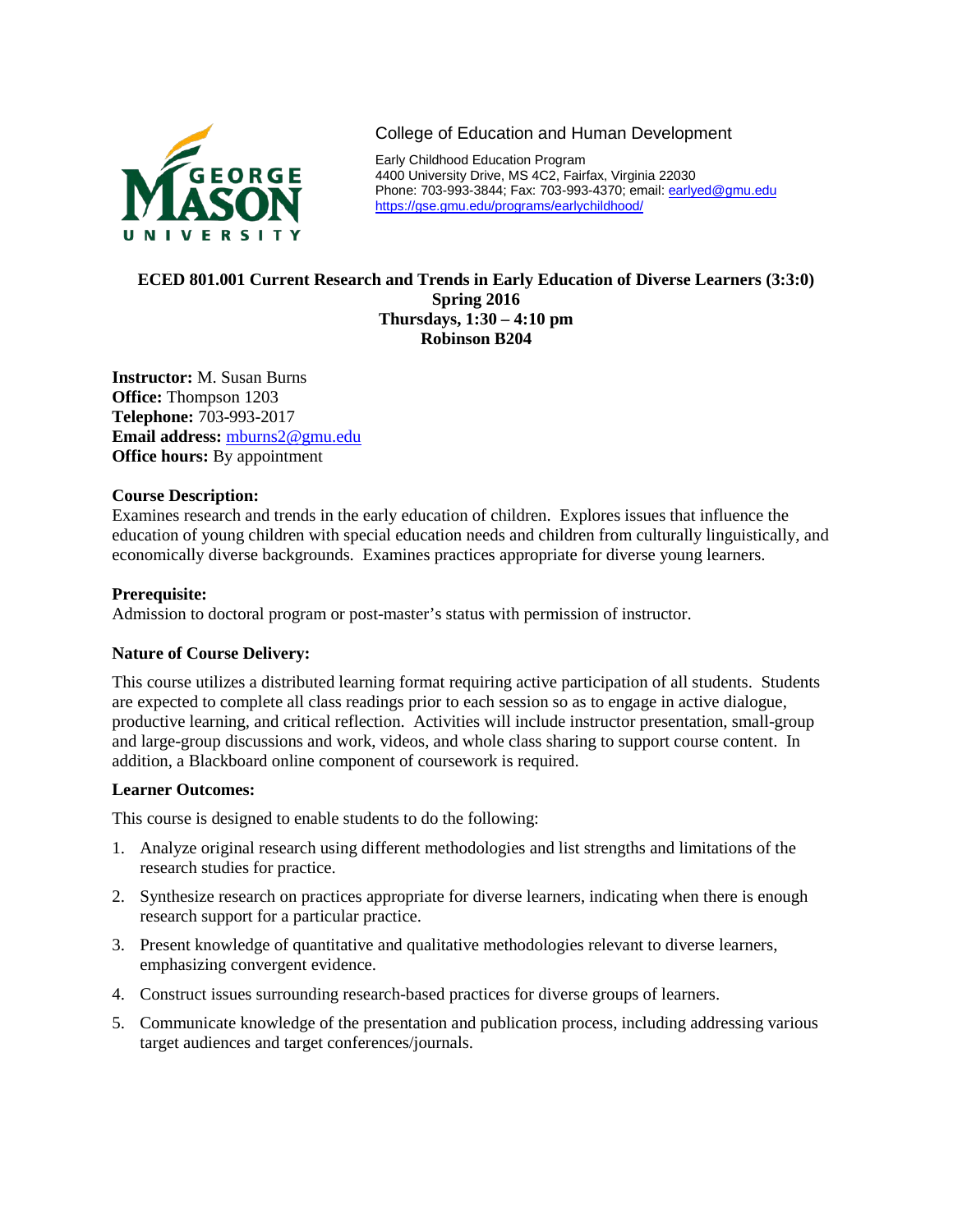## **Professional Standards:**

This seminar is for students in a number of disciplinary concentrations such as early childhood education, early childhood special education, educational psychology, literacy, multicultural/multilingual education, and special education. Study includes the age range of birth through 8 years old. Research is examined across areas of early childhood education, early childhood special education, bilingual/ESL education, and multicultural education and international perspectives on early childhood education.

# **Required Reading:**

American Psychological Association. (2009). *Publication Manual* (6<sup>th</sup> ed.). Author: Washington, DC.

Pianta, R. C., Barnett, W. S., Justice, L. M., & Sheridan, S. M. (2012). *Handbook of Early Childhood Education.* New York, NY: The Guildford Press.

# **Recommended Reading:**

- Goodwin, W. L., & Goodwin, L. D. (1996). *Understanding quantitative and qualitative research in early childhood education.* New York, NY: Teachers College Press.
- Additional articles, chapters and sections of chapters as indicated on the course schedule will be on the library website through e-reserves or e-journals or through blackboard.

## **GMU Policies and Resources for Students**

- a. Students must adhere to the guidelines of the George Mason University Honor Code [See [http://oai.gmu.edu/the-mason-honor-code/\]](http://oai.gmu.edu/the-mason-honor-code/).
- b. Students must follow the university policy for Responsible Use of Computing [See [http://universitypolicy.gmu.edu/policies/responsible-use-of-computing/\]](http://universitypolicy.gmu.edu/policies/responsible-use-of-computing/).
- c. Students are responsible for the content of university communications sent to their George Mason University email account and are required to activate their account and check It regularly. All communication from the university, college, school, and program will be sent to students solely through their Mason email account.
- d. The George Mason University Counseling and Psychological Services (CAPS) staff consists of professional counseling and clinical psychologists, social workers, and counselors who offer a wide range of services (e.g., individual and group counseling, workshops and outreach programs) to enhance students' personal experience and academic performance [See [http://caps.gmu.edu/\]](http://caps.gmu.edu/).
- e. Students with disabilities who seek accommodations in a course must be registered with the George Mason University Office of Disability Services (ODS) and inform their instructor, in writing, at the beginning of the semester [See [http://ods.gmu.edu/\]](http://ods.gmu.edu/).
- f. Students must follow the university policy stating that all sound emitting devices shall be turned off during class unless otherwise authorized by the instructor.
- g. The George Mason University Writing Center staff provides a variety of resources and services (e.g., tutoring, workshops, writing guides, handbooks) intended to support students as they work to construct and share knowledge through writing [See [http://writingcenter.gmu.edu/\]](http://writingcenter.gmu.edu/).

### **Professional Dispositions**

Students are expected to exhibit professional behaviors and dispositions at all times.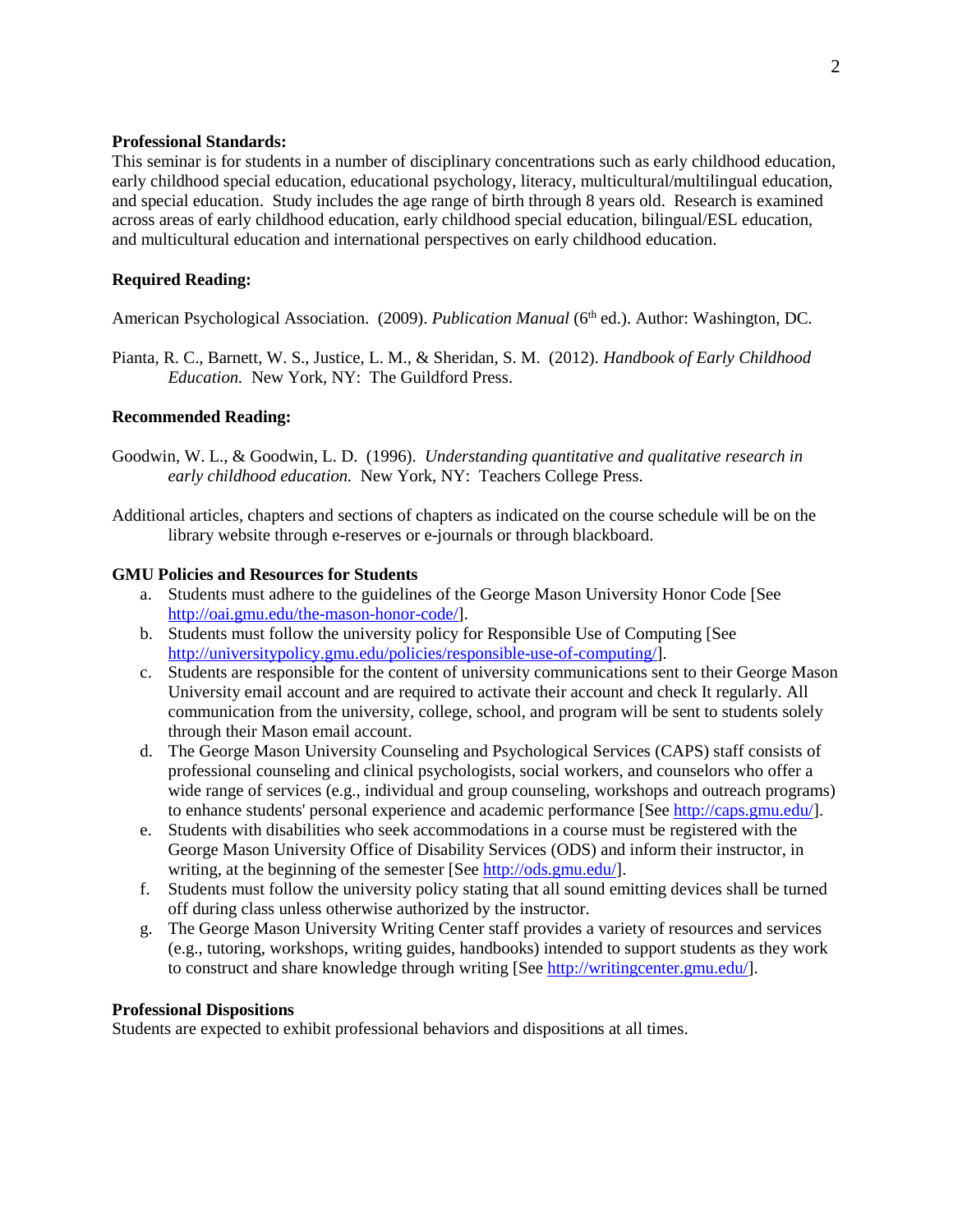## **Core Values Commitment**

The College of Education & Human Development is committed to collaboration, ethical leadership, innovation, research-based practice, and social justice. Students are expected to adhere to these principles [\[http://cehd.gmu.edu/values/\]](http://cehd.gmu.edu/values/).

### **For GSE Syllabi**

For additional information on the College of Education and Human Development, Graduate School of Education, please visit our website [See [http://gse.gmu.edu/\]](http://gse.gmu.edu/).

### *Collaboration*

Collaboration is an important human activity that involves shared responsibility in promoting healthy, productive lives, and educational success. We commit ourselves to work toward these goals in genuine partnerships with individuals, families, community agencies, schools, businesses, foundations, and other groups at the local, regional, national, and international levels.

### *Ethical Leadership*

In all professions represented by the college, leadership is an essential component denoting ability and willingness to help lead professional practice to higher levels. We commit ourselves to practice ethical leadership through deliberate and systematic attention to the ethical principles that guide all leaders in a moral society.

#### *Innovation*

We have a history of creating dynamic, innovative programs, and we are dedicated to continue creating innovative approaches in all areas of our work. We commit ourselves to seeking new ways to advance knowledge, solve problems, improve our professional practice, and expand on our successes.

### *Research-Based Practice*

The best practice in any discipline is based upon sound research and professional judgment. We commit ourselves to basing our instruction, scholarship, and policy recommendations on well-established principles that, wherever possible, emerge from research and reflection on its implications for professional practice.

### *Social Justice*

Social justice embodies essential principles of equity and access to all opportunities in society, in accordance with democratic principles and respect for all persons and points of view. We commit ourselves to promoting equity, opportunity, and social justice through the college's operations and its missions related to teaching, research, and service.

For additional information on the College of Education and Human Development, Graduate School of Education, please visit our website [See [http://gse.gmu.edu/\]](http://gse.gmu.edu/).

## **Course Requirements:**

#### **General Requirements:**

- 1. The completion of all readings assigned for the course is assumed. Because the class will be structured around discussion and small group activities, it is imperative that students keep up with the readings and participate in class.
- 2. Attendance in class and/or online is important to students' learning; therefore, students are expected to make every effort to attend class sessions and/or complete online modules within the designated timeframe. Absences, tardiness, leaving early, and not completing online modules in the designated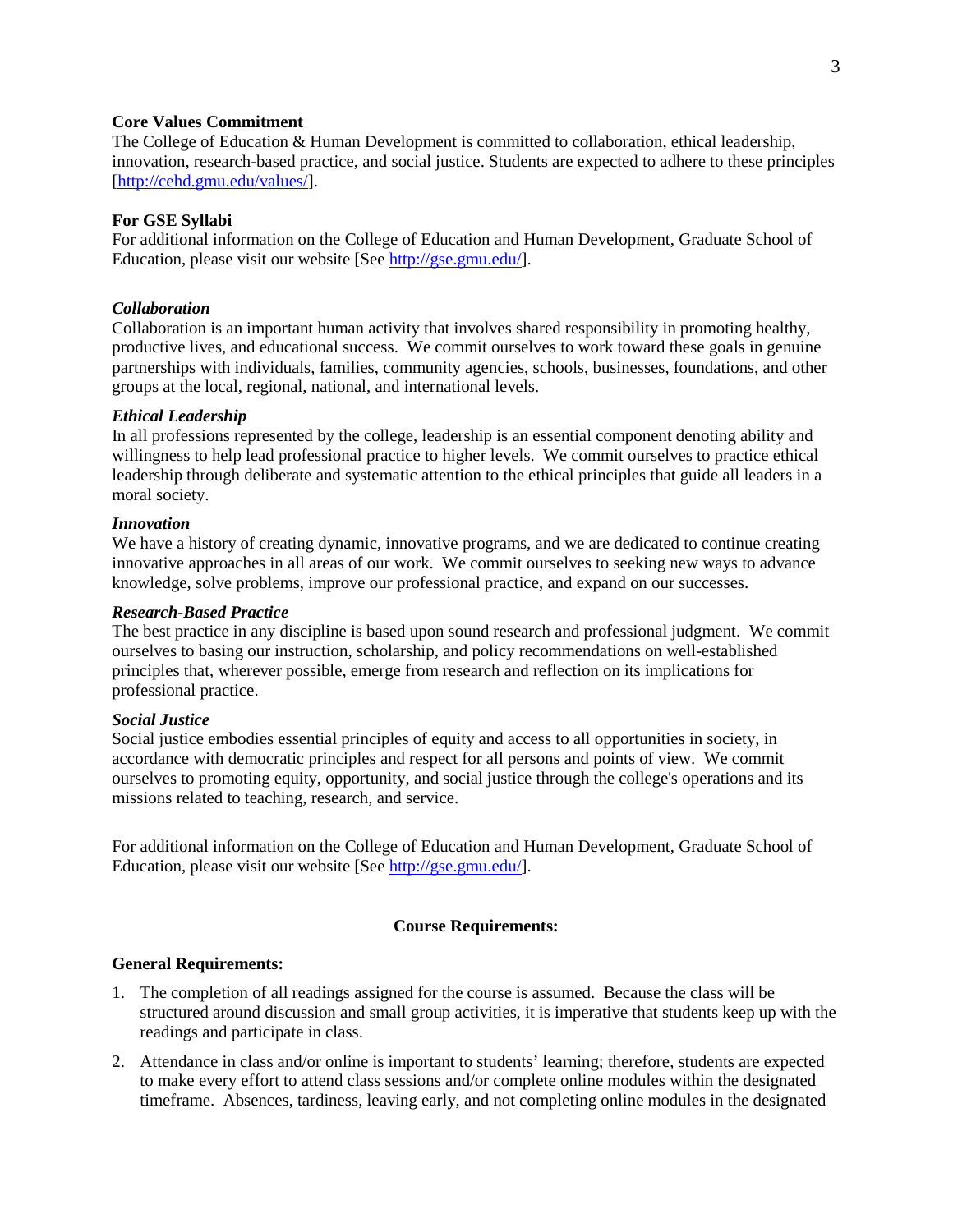timeframe may negatively affect course grades. If, due to an emergency, students will not be in class, they must call the instructor and leave a message or send an email before class. The following policy is from the university course catalog:

Students are expected to attend the class periods of the courses for which they register. In-class participation is important not only to the individual student, but also to the class as a whole. Because class participation may be a factor in grading, instructors may use absence, tardiness, or early departure as de facto evidence of nonparticipation. Students who miss an exam with an acceptable excuse may be penalized according to the individual instructor's grading policy, as stated in the course syllabus.

- 3. In line with Mason's policy that students should not be penalized because of observances of their religious holidays, students shall be given an opportunity to make up, within a reasonable time, any academic assignment that is missed due to individual participation in religious observances. It is the student's responsibility to inform the instructor of any intended absences for religious observations in advance of the class that will be missed. Notice should be provided in writing as soon as possible.
- 4. During face-to-face and live online meetings, cell phones, pagers, and other communicative devices are not allowed in this class. Students must keep them stowed away and out of sight. Laptops or tablets (e.g., iPads) may be permitted for the purpose of taking notes only. Engaging in activities not related to the course (e.g. gaming, email, chat, etc.) will result in a significant deduction in their participation grade.
- 5. It is expected that assignments will be turned in on time. However, it is recognized that students occasionally have serious problems that prevent work completion. If such a dilemma arises, students should speak to the instructor prior to the assignment due date (when possible). If the student does not communicate with the instructor, a late penalty will be applied.
- 6. Mason is an Honor Code university; please see the Office for Academic Integrity for a full description of the code and the honor committee process. The principle of academic integrity is taken very seriously and violations are treated gravely. What does academic integrity mean in this course? Essentially this: when responsible for a task, students will perform that task. When students rely on someone else's work in an aspect of the performance of that task, they will give full credit in the proper, accepted form. Another aspect of academic integrity is the free play of ideas. Vigorous discussion and debate are encouraged in this course, with the firm expectation that all aspects of the class will be conducted with civility and respect for differing ideas, perspectives, and traditions. When in doubt (of any kind), students will ask for guidance and clarification.

# **Written Assignments:**

All formal written assignments will be evaluated for content and presentation. The American Psychological Association, Sixth Edition (APA) style will be followed for all written work. All written work unless otherwise noted must be completed on a word processor and should be proofread carefully. (Use spell check!) If students are not confident of their own ability to catch errors, they should have another person proofread their work. When in doubt, they should check the APA manual. Portions of the APA manual appear at the Style Manuals link on the Mason library web guide at [http://infoguides.gmu.edu/content.php?pid=39979.](http://infoguides.gmu.edu/content.php?pid=39979) Students may consult the Writing Center for additional writing support.

Students will do the following:

- 1. Present ideas in a clear, concise, and organized manner. (Avoid wordiness and redundancy.)
- 2. Develop points coherently, definitively, and thoroughly.
- 3. Refer to appropriate authorities, studies, and examples to document where appropriate. (Avoid meaningless generalizations, unwarranted assumptions, and unsupported opinions.)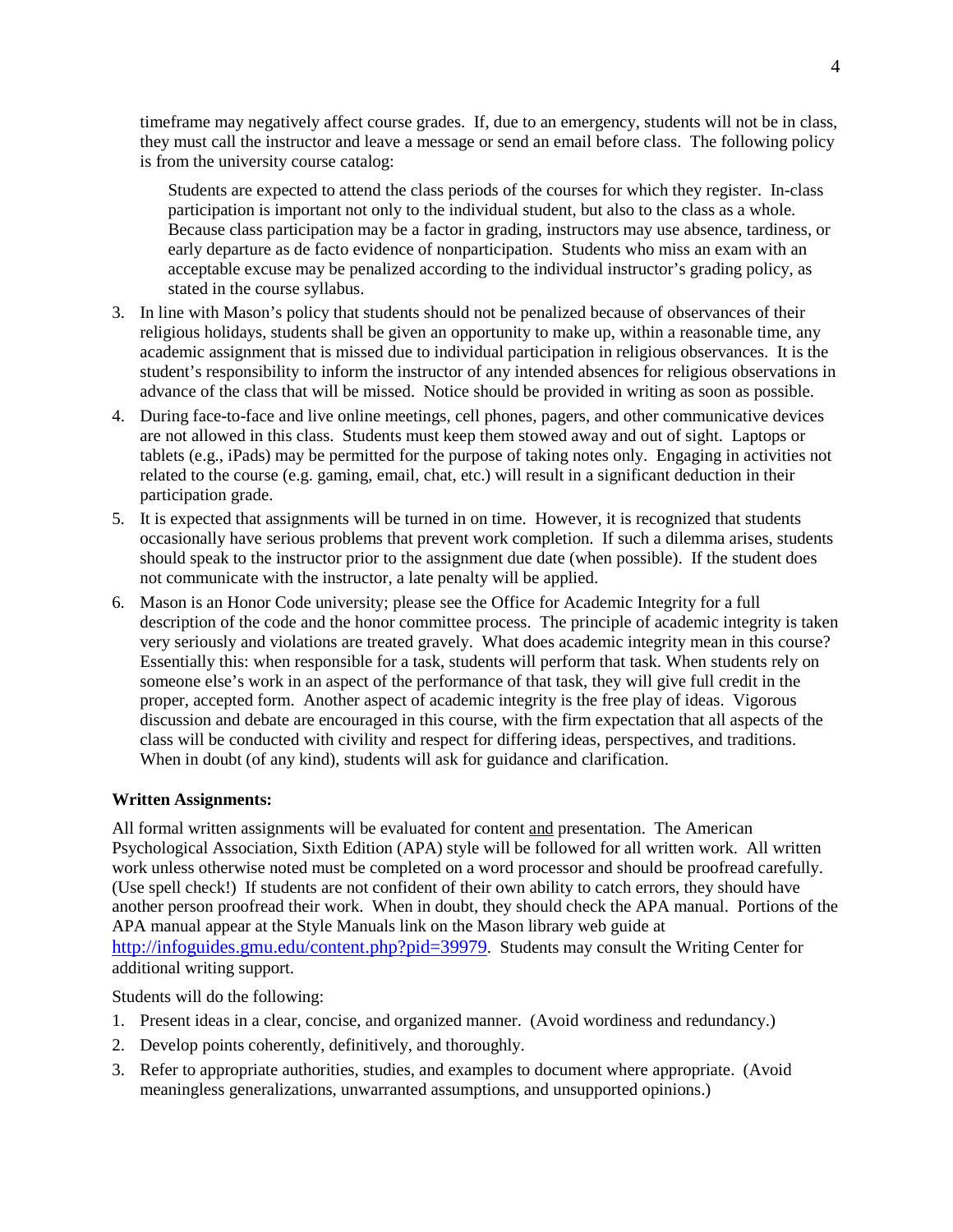4. Use correct capitalization, punctuation, spelling, and grammar.

### **Grading Criteria:**

| $A = 95-100$            | $A = 90-94$ | $B_{+} = 87 - 89$ | $B = 83 - 86$ |
|-------------------------|-------------|-------------------|---------------|
| $B = 80-82$ $C = 70-79$ |             | $F \equiv 270$    |               |

## **Grading Policy:**

All CEHD undergraduate and graduate students are held to the university grading policies as described in the Academic Policies section of the current catalog, which can be accessed at [http://catalog.gmu.edu.](http://catalog.gmu.edu/) Those students enrolled in a CEHD Licensure Graduate Certificate program, however, must earn a B- or better in all licensure coursework. A degree-seeking graduate student will be dismissed after accumulating grades of F in two courses or 9 credits of unsatisfactory grades (C or F) in graduate courses. A 3.0 grade point average is required for completion of the graduate degree.

| <b>Assignments</b>                                   | <b>Due Dates</b>  | <b>Points</b> |
|------------------------------------------------------|-------------------|---------------|
| Attendance & Participation                           | Ongoing           | 15            |
| Blog Entry on Reading & Reflection                   | Ongoing           | 10            |
| The Big Picture                                      | 2/3/14            | 10            |
| <b>Integrated Research and Practice Paper (IRPP)</b> | IRPP <sub>1</sub> | 10            |
|                                                      | IRPP <sub>2</sub> | 10            |
|                                                      | IRPP <sub>3</sub> | 15            |
|                                                      | IRPP <sub>4</sub> | 10            |
|                                                      | <b>IRPP 5</b>     | 20            |
| <b>TOTAL</b>                                         |                   | 100           |

### **Specific Course Assignments:**

## **Attendance and Participation (15 points)**

Because active participation and engagement are imperative for optimal learning, preparation for and participation in in-class activities will be evaluated based on the following criteria:

- Students attend class, arrive on time, and stay for the entire class period.
- Students complete readings and prepare for class activities prior to class as is evidenced by their ability to discuss and write about the concepts presented and examined in the texts as well as participate fully in related activities.
- Students are actively involved in in-class and online learning experiences as is evidenced by (1) participating in all activities, (2) engaging in small and large group discussions, (3) using laptops and other electronic devices only to support discussion and learning and not for non-academic uses during class time, (4) completing written work related to the activities, and (5) supporting the participation and learning of classmates.
- Students show evidence of critical reflective thinking through in-class and online discussions, activities, and written reflections.

*Note:* To determine whether the campus is closed due to inclement weather, call 703-993-1000 or go to [www.gmu.edu.](http://www.gmu.edu/)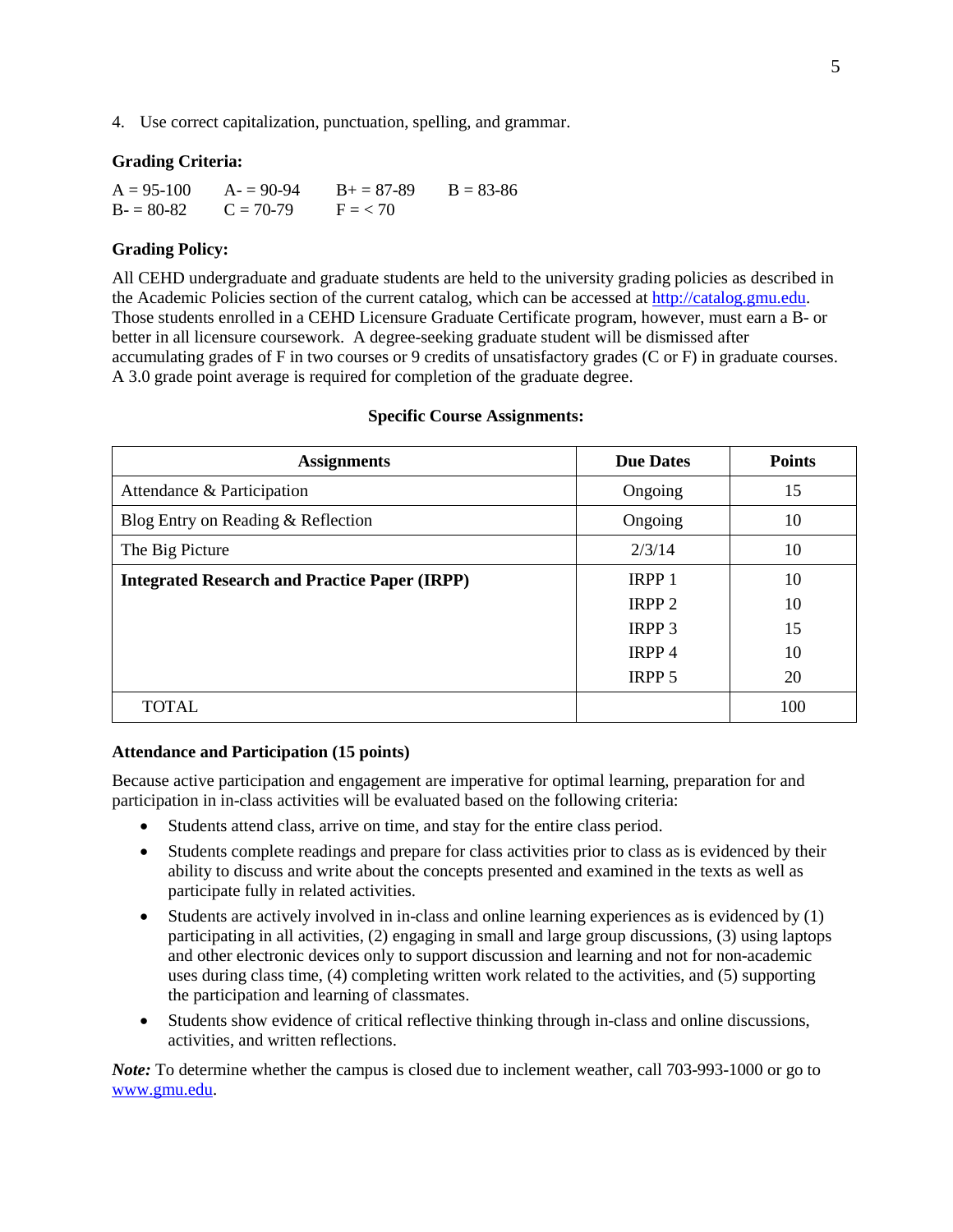### **Weekly Blog Entry on Reading & Reflection**

You are expected to

- Post two questions on the Bb blog before class begins. One question should be on a point from the reading that truly excites you--that you are anxious to discuss with others. One question should be on a point from the reading that you find confusing, unclear. The goal is for you to think through your understanding of the reading by assessing what is interesting to you and what is confusing "to get a inkling of what you don't know." Include page numbers from reading in blog so others can situate your question. Bring your blog entry (paper or electronically) to class as a reference. *Due Weekly at 10 am on the day of class.*
- Write a weekly reflection at the end of each class that is reflective, integrative, and analytic. The overall purpose is to use informal journal writing as a means to think and reflect on the content of the course. In particular, the journal is a means for you to connect course material to your own experiences and to analyze the course readings critically. I expect that your reflections will support you in class as well as in all other assignments. *Due Weekly within 24 hours of when class ends.*

## **The Big Picture: Review of Current Research**

Review 2015 and available 2016 research articles published in a major journal related to early childhood education that has peer review. Example journals are listed below.

Asia-Pacific Journal of Research in Early Childhood Education Contemporary Issues in Early Childhood Early Childhood Development and Care Early Childhood Research and Practice Early Childhood Research Quarterly Early Education and Development Early Years: An International Research Journal European Early Education Research Journal International Journal of Early Childhood Special Education International Journal of Early Years Education Journal of Applied Developmental Psychology Journal of Early Childhood Literacy Journal of Early Childhood Research Journal of Early Childhood Teacher Education Journal of Early Intervention Journal of Research in Childhood Education NHSA Dialog: A Research-to-Practice Journal for the Early Childhood Field Topics in Early Childhood Special Education Young Exceptional Children

You should review about 20 abstracts. Start with the latest volume available and work backwards reviewing issues until you locate about 20 articles. In a few cases there may be few published research articles so you might need to continue backward in time in your review, possibly articles published in 2014 back to 2012. Please feel free to review more than 20 articles especially if published in 2015 and 2016. Read the abstracts and keep track of the topics of the research. Cut and paste the abstracts of the research articles into 1 document and include an APA formatted reference for each. Picture these topics using a graphic or graphic organizer. Post copies of the abstracts and graphic on Blackboard before 10am on the day of class #2. Bring copies of your graphic to class.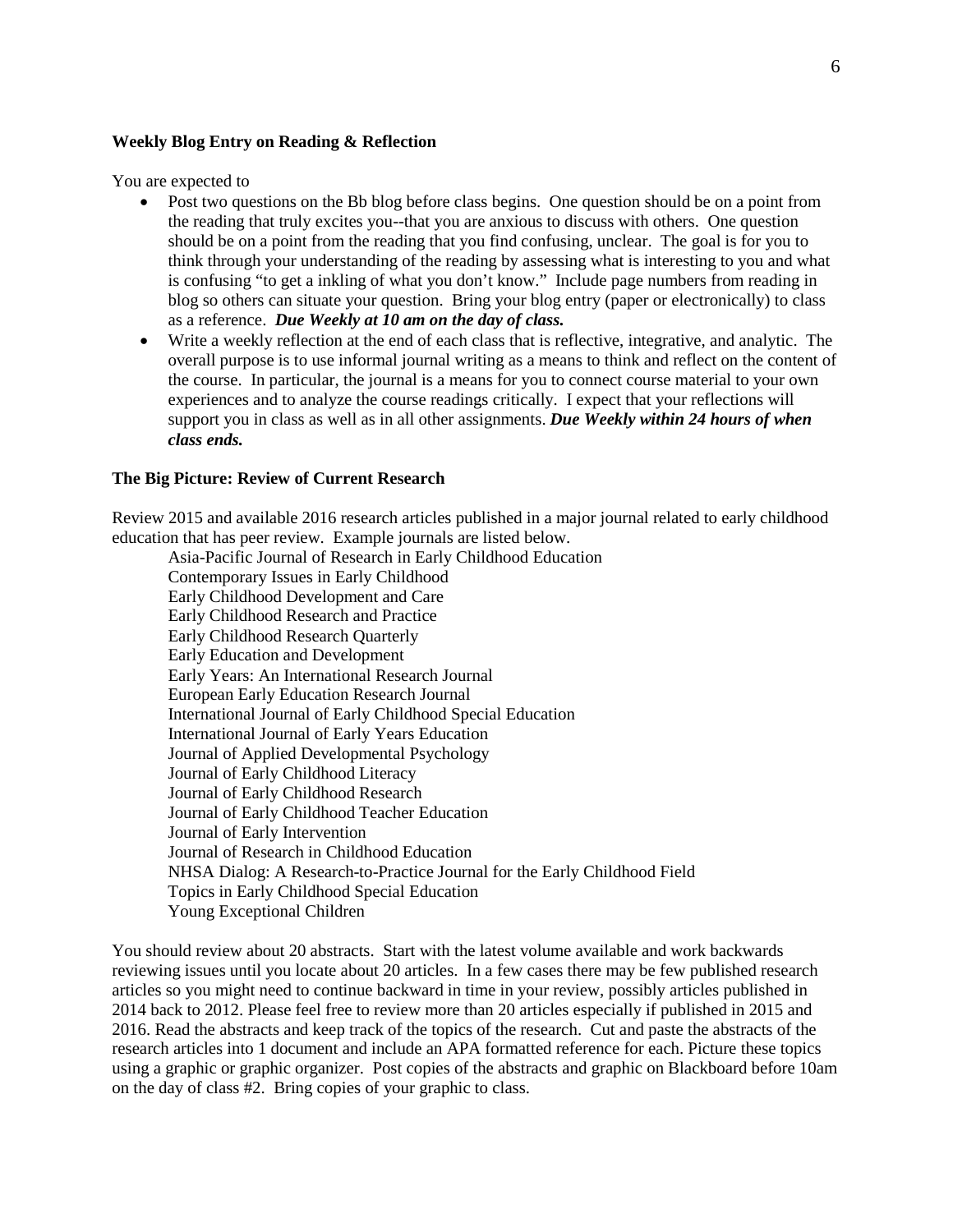### **Integrated Research and Practice Paper (IRPP)**

Choose a topic of study that has particular interest to you. Explore and discuss potential topics during all classes. You will complete an integrated research and practice paper on the topic of your interest. The paper will focus on research on a specific educational practice, although background information may include research on related practices. Discuss the research findings and the strengths and limitations of the research you are using to support a particular practice. Include a written statement of the amount and type of convergent evidence needed to support a particular practice. This paper should be about 20-pages long (including title page and references). APA format is used. There are five parts to this assignment, four that are completed before writing the paper. The actual paper is the fifth part.

### **IRPP 1**. Literature Search

Do a literature review on your topic of interest. This can be completed with using PsycINFO or other appropriate databases. Keep track of key words used in your search. At a minimum summarize 10 research articles and include documentation of children and families studied, methodologies employed, questions asked, and findings. Pull together the information in a chart. Complete a synthesis graphic of the information reviewed. Post copies of the chart and graphic on Blackboard by 10am on class #5. Bring 8 copies of your graphic to class.

## **IRPP 2**. Draft Outline

Complete an initial outline for your paper. Attach at least 10 research article citations that are potential ones to be used in paper (most likely these will overlap with the research articles included in the **IRPPs' 1.** Post copy of the draft outline on Blackboard before Class # 7 and bring 8 copies to class.

### **IRPP 3**. Research Seminar on Individual Research Interests

Identify a date our class will discuss research topic in early childhood education that is of particular interest to you. Identify one chapter from the text and one research article from the literature review that are particularly important considering your research interests in the field of early education. These will be inserted as part of our required reading. Email instructor with chosen readings two weeks before your date of the seminar. Be prepared to take an active lead in co-leading the discussion with me.

#### **IRPP 4**. Annotated outline

Revise your draft outline based on feedback and decide in which sections in the outline you will include particular research articles. Include the points of importance that were in the Literature Search (**IRPP 1**) and also more specific detail that is important to the discussion of convergent evidence you are making in your paper. You will include at least 10 research articles and they can overlap with previously identified articles. Post copy of the annotated outline on Blackboard before Class # 10 and bring 8 copies to class.

**IRPP 5**. Integrated Research and Practice Paper (see detail in the beginning of this assignment) Post copy of paper on Blackboard by 4:10 pm on 5/5/16.

#### **Course Schedule:**

| <b>Date</b> | <b>Class Topics and Activities</b>                                                                                                                                                                | <b>Assignments &amp; Readings Due</b>                                                 |
|-------------|---------------------------------------------------------------------------------------------------------------------------------------------------------------------------------------------------|---------------------------------------------------------------------------------------|
| 1/21        | Class Organization, Requirements, Questions<br>Discussion of Big Picture<br>Discussion of Literature Reviews and Current Interests in<br>Research in Early Childhood Education<br>APA style, etc. | Bring readings and notes from previous<br>classes on completing literature<br>reviews |
|             | Discuss Big Picture                                                                                                                                                                               | <b>Blog Entry</b>                                                                     |